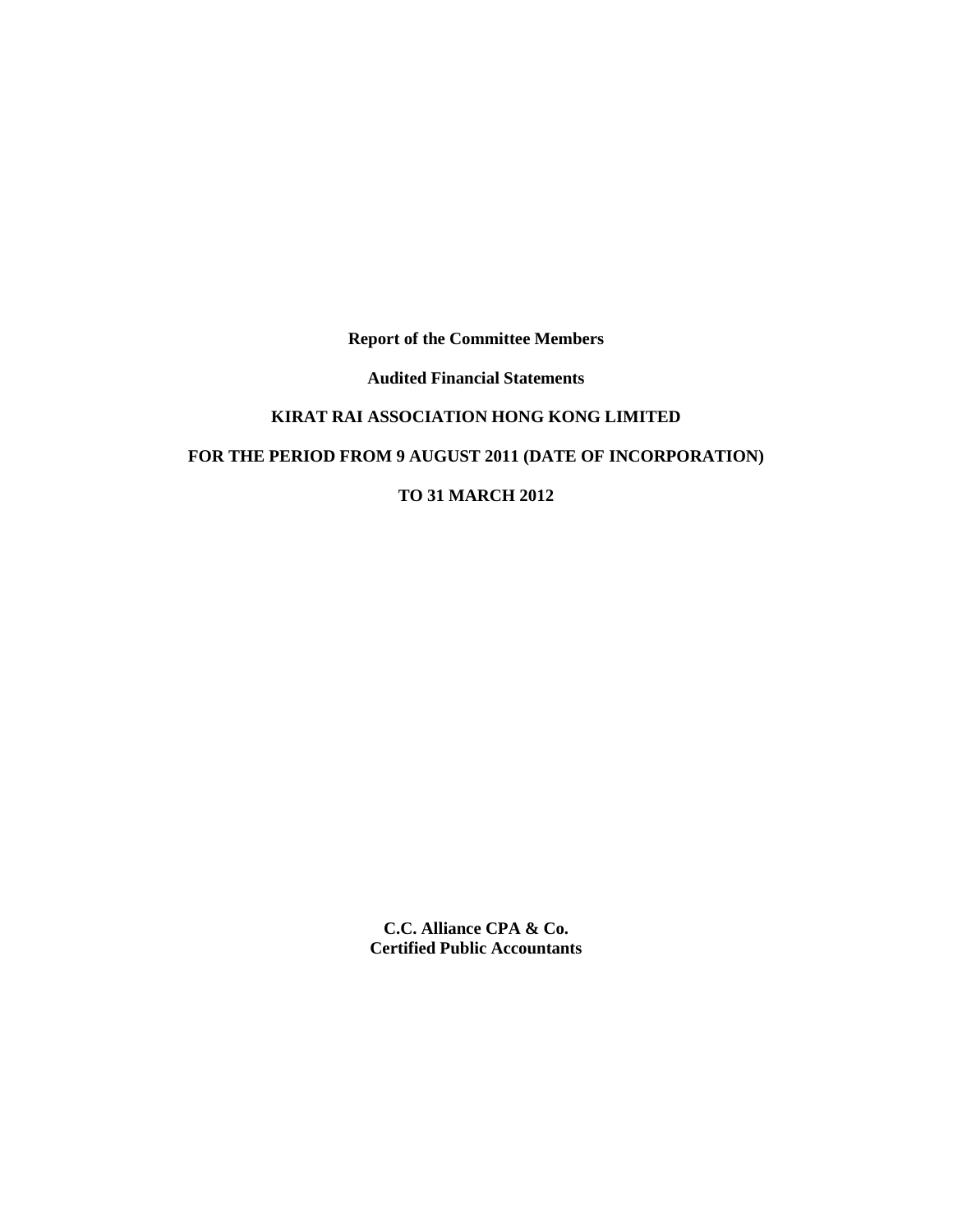# **CONTENTS**

|                                                                      | Pages                       |
|----------------------------------------------------------------------|-----------------------------|
| REPORT OF THE COMMITTEE MEMBERS                                      | 1                           |
| <b>INDEPENDENT AUDITORS' REPORT</b>                                  | $\mathcal{D}_{\mathcal{L}}$ |
| AUDITED FINANCIAL STATEMENTS                                         |                             |
| Income and expenditure account                                       | 3                           |
| <b>Balance</b> sheet                                                 | 4                           |
| Statement of changes in funds                                        | 5                           |
| Cash flow statement                                                  | 6                           |
| Accounting policies and<br>explanatory notes to financial statements | $7 - 10$                    |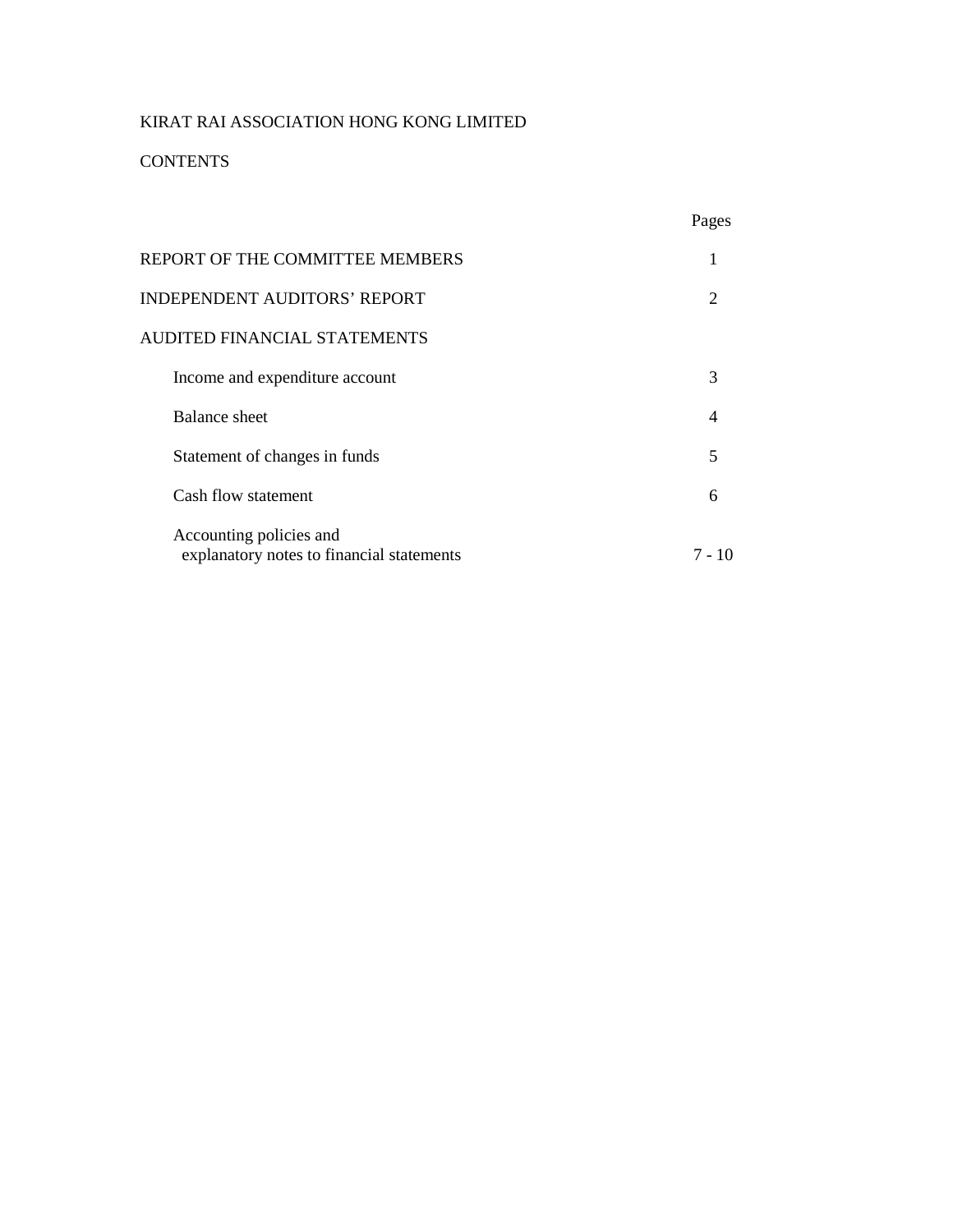## REPORT OF THE COMMITTEE MEMBERS

The Committee Members herein present their report and the audited financial statements of the KIRAT RAI ASSOCIATION HONG KONG LIMITED (the "Association") for the period from 9 August 2011 (date of incorporation) to 31 March 2012.

#### Principal activities

The Association's principal activities are to maintain social integrity, acquire equality and justice, by protecting, preserving and promoting distinct social and cultural identity and linguistic diversity of Kirat Rai.

### Results

The Association's deficit for the period ended 31 March 2012 and its state of affairs at that date are set out in the financial statements on page 3 to 10.

#### Committee Members

The Committee Members of the Association during the period and at the balance sheet date were:

Rai Bimal Rai Kisan Rai Lalparsad Rai Pitambar Rai Shashi Madan

There being no provision to the contrary in the Articles of Association for rotation, all committee members continue in office.

#### Committee Members' interests in contracts

No contracts of significance to which the Association was a party in which a committee member of the Association had a material interest subsisted at the end of the year or at any time during the financial year.

#### Auditors

The auditors, Messrs. CC Alliance CPA & Co. were appointed as auditors of the Association.

ON BEHALF OF THE BOARD

CHAIRMAN, Hong Kong 1 June 2016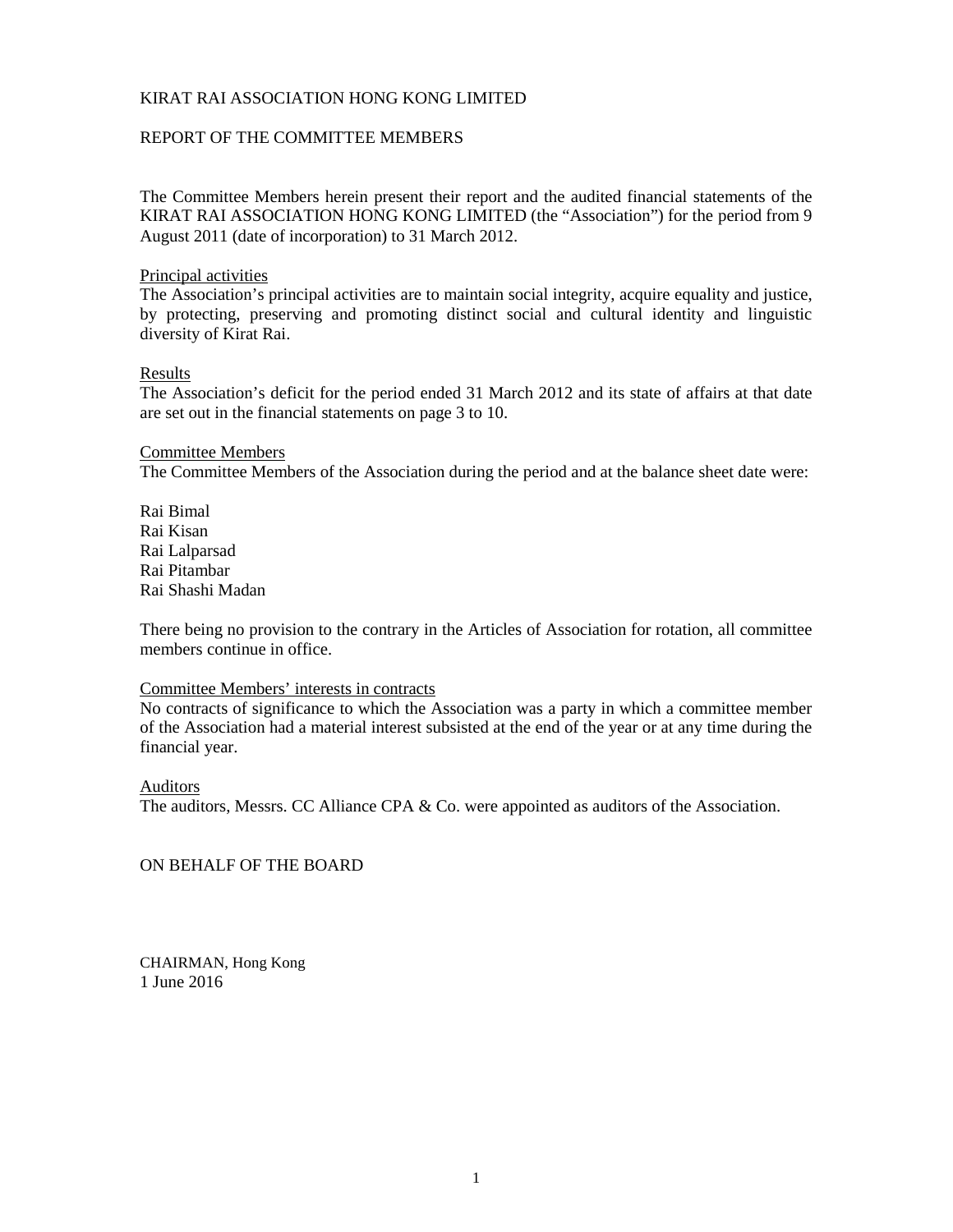#### INDEPENDENT AUDITORS' REPORT

To the members of KIRAT RAI ASSOCIATION HONG KONG LIMITED (incorporated in Hong Kong with limited by guarantee)

#### Report on the Financial Statements

We have audited the financial statements of KIRAT RAI ASSOCIATION HONG KONG LIMITED set out on pages 3 to 10 which comprise the balance sheet as at 31 March 2012, and the income and expenditure account, the statement of changes in funds and the cash flow statement for the period from 9 August 2011 (date of incorporation) to 31 March 2012, and a summary of significant accounting policies and other explanatory information.

#### Committee Members' responsibility for the financial statements

The Committee Members are responsible for the preparation of financial statements that give a true and fair view in accordance with Hong Kong Financial Reporting Standards issued by the Hong Kong Institute of Certified Public Accountants and the predecessor Hong Kong Companies Ordinance (Cap. 32), and for such internal control as the directors determine is necessary to enable the preparation of financial statements that are free from material misstatement, whether due to fraud or error.

#### Auditors' responsibility

Our responsibility is to express an opinion on these financial statements based on our audit. Our report is made solely to you, as a body, and for no other purpose. We do not assume responsibility towards or accept liability to any other person for the content of this report.

We conducted our audit in accordance with Hong Kong Standards on Auditing issued by the Hong Kong Institute of Certified Public Accountants. Those standards require that we comply with ethical requirements and plan and perform the audit to obtain reasonable assurance as to whether the financial statements are free from material misstatement.

An audit involves performing procedures to obtain audit evidence about the amounts and disclosures in the financial statements. The procedures selected depend on the auditors' judgment, including the assessment of the risks of material misstatement of the financial statements, whether due to fraud or error. In making those risk assessments, the auditors consider internal control relevant to the entity's preparation of financial statements that give a true and fair view in order to design audit procedures that are appropriate in the circumstances, but not for the purpose of expressing an opinion on the effectiveness of the entity's internal control. An audit also includes evaluating the appropriateness of accounting policies used and the reasonableness of accounting estimates made by the Committee Members, as well as evaluating the overall presentation of the financial statements.

We believe that our audit evidence we have obtained is sufficient and appropriate to provide a basis for our audit opinion.

#### Opinion

In our opinion the financial statements give a true and fair view of the state of affairs of the Association as at 31 March 2012 and of its results and cash flows for the period then ended in accordance with Hong Kong Financial Reporting Standards and have been properly prepared in accordance with the predecessor Hong Kong Companies Ordinance (Cap. 32).

CC Alliance CPA & Co. Certified Public Accountants 1 June 2016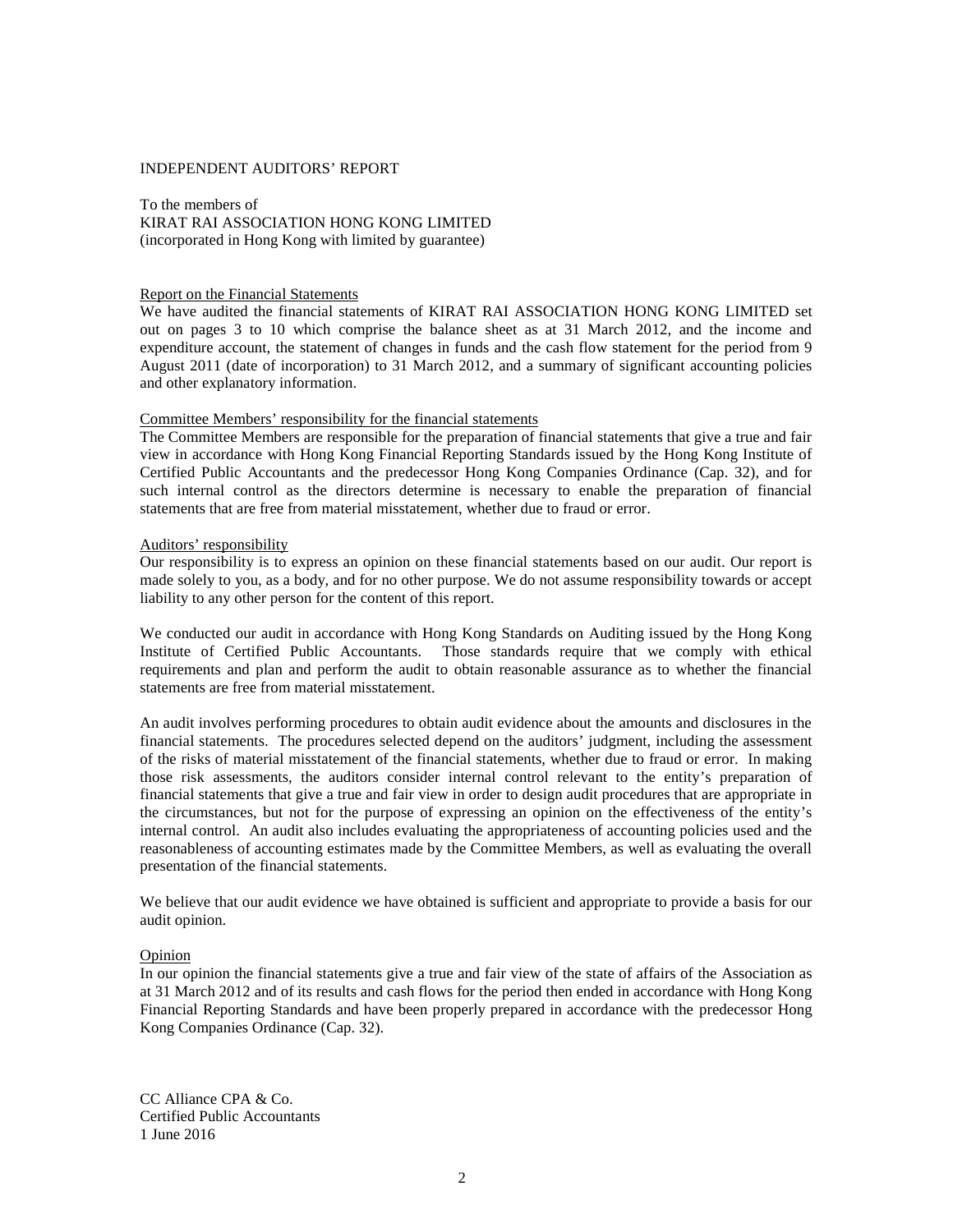# INCOME AND EXPENDITURE ACCOUNT

# For the period ended 31 March 2012

|                                                                                                                                                                                                 | <b>Notes</b> | Period from<br>9 August 2011<br>(date of<br>incorporation)<br>to 31 March<br>2012<br>HK\$ |
|-------------------------------------------------------------------------------------------------------------------------------------------------------------------------------------------------|--------------|-------------------------------------------------------------------------------------------|
| <b>INCOME</b>                                                                                                                                                                                   |              | 28,700                                                                                    |
| <b>EXPENDITURE</b><br>Accounting fees<br>Audit fees<br>Company formation charges<br>Computer & internet expense<br>Rent, rates and management fees<br>Religious, cultural and social activities |              | 1,500<br>2,000<br>10,500<br>2,255<br>1,400<br>12,557                                      |
|                                                                                                                                                                                                 |              | 30,212                                                                                    |
| Deficit for the period                                                                                                                                                                          | 3            | (1,512)                                                                                   |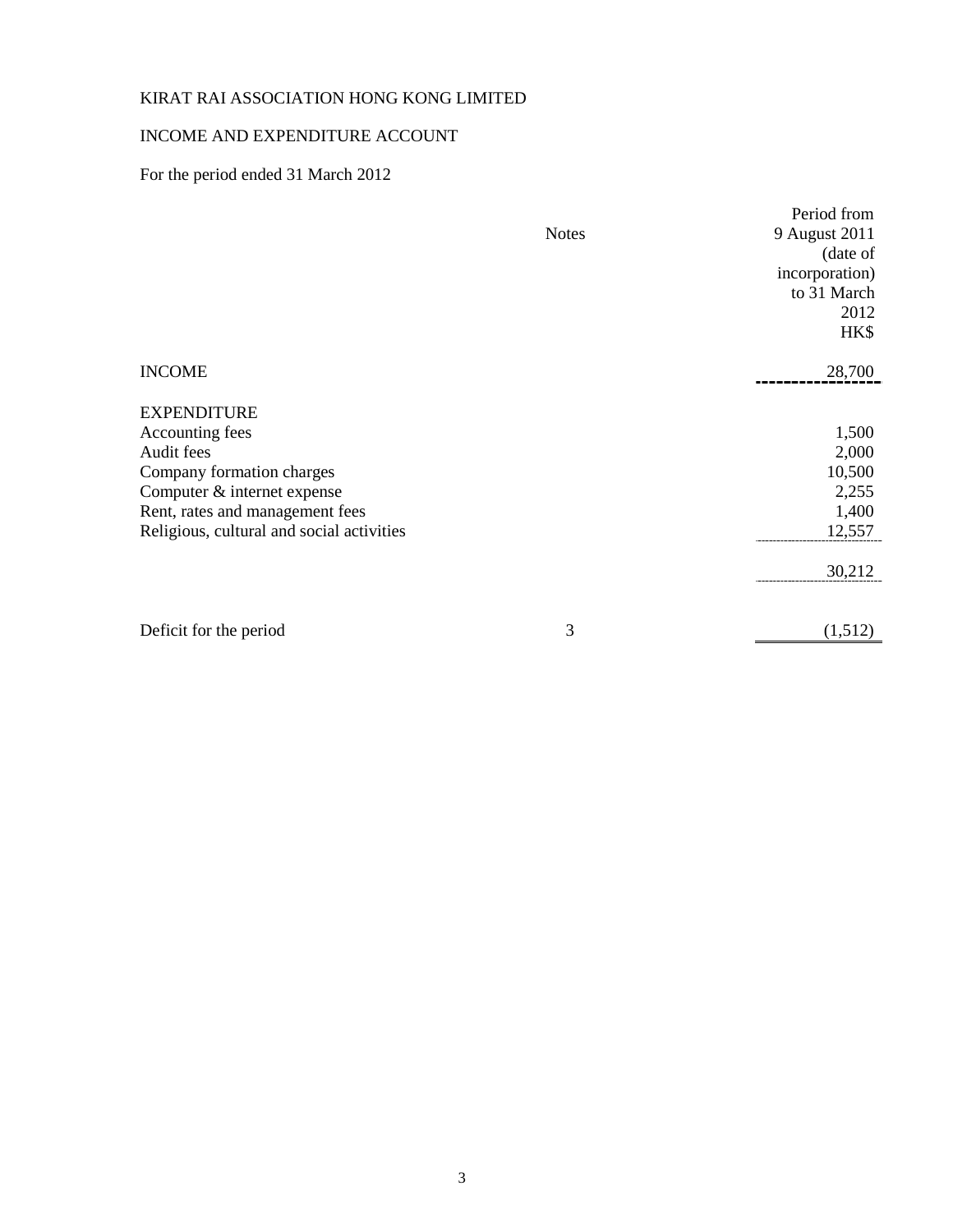# BALANCE SHEET

As at 31 March 2012

|                                                | 2012<br>HK\$ |
|------------------------------------------------|--------------|
| <b>CURRENT ASSETS</b><br>Cash and bank balance |              |
|                                                | 12,488       |
| <b>CURRENT LIABILITIES</b>                     |              |
| Accruals                                       | 3,500        |
| Other payables                                 | 10,500       |
|                                                | 14,000       |
| DEFICIENCY IN ASSETS                           | (1,512)      |
| <b>ACCUMULATED FUNDS</b>                       | (1,512)      |

The financial statements on pages 3 to 10 were approved and authorized for issue by the board of Committee Members on 1 June 2016.

Committee member Committee member

\_\_\_\_\_\_\_\_\_\_\_\_\_\_\_\_\_\_\_\_\_\_\_\_\_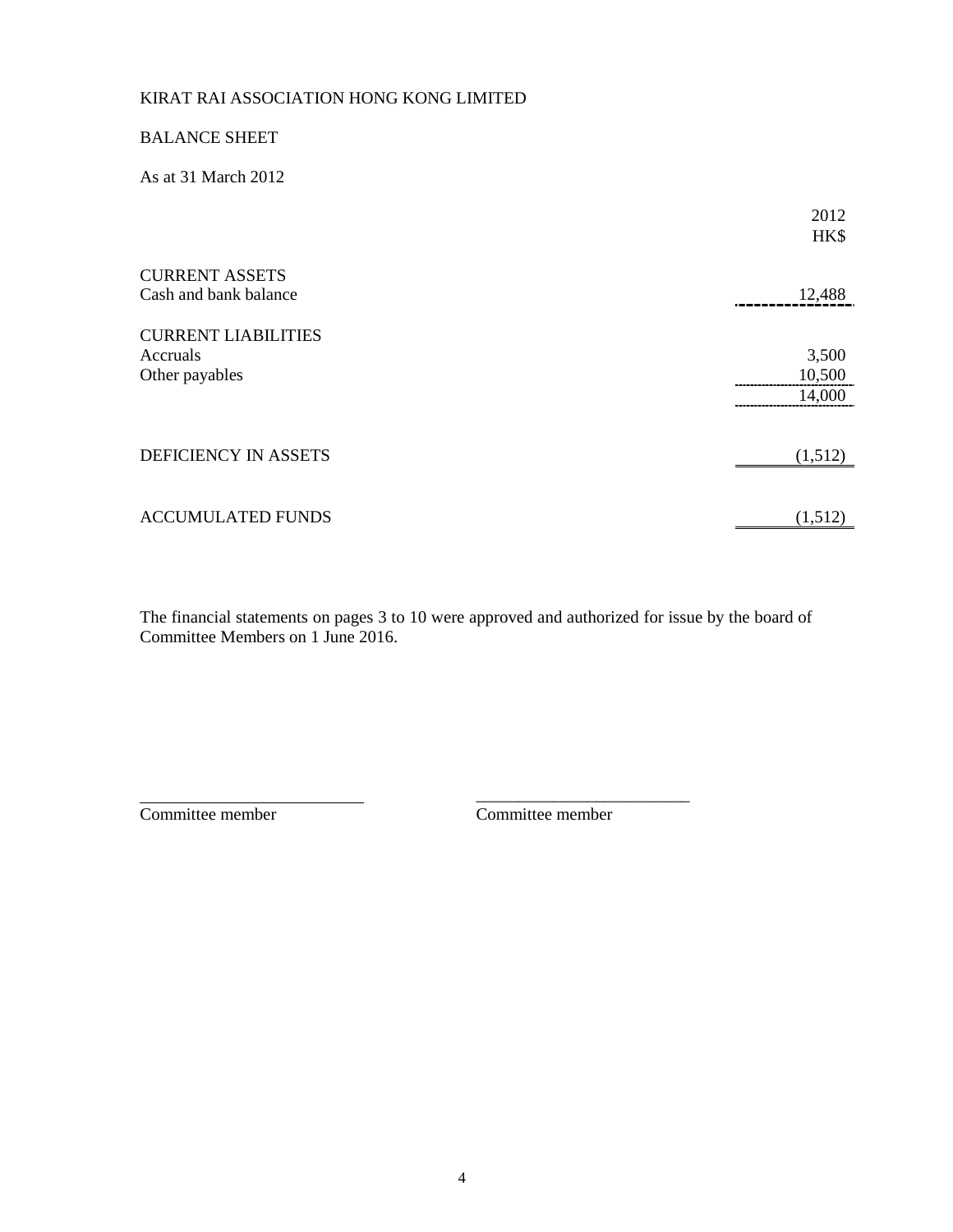# STATEMENT OF CHANGES IN FUNDS

# For the period ended 31 March 2012

|                                   | Period from<br>9 August<br>$2011$ (date of<br>incorporation)<br>to 31 March<br>2012 |  |
|-----------------------------------|-------------------------------------------------------------------------------------|--|
|                                   | HK\$                                                                                |  |
| Deficit for the period            | (1,512)                                                                             |  |
| Accumulated fund at end of period | (1,512)                                                                             |  |
|                                   |                                                                                     |  |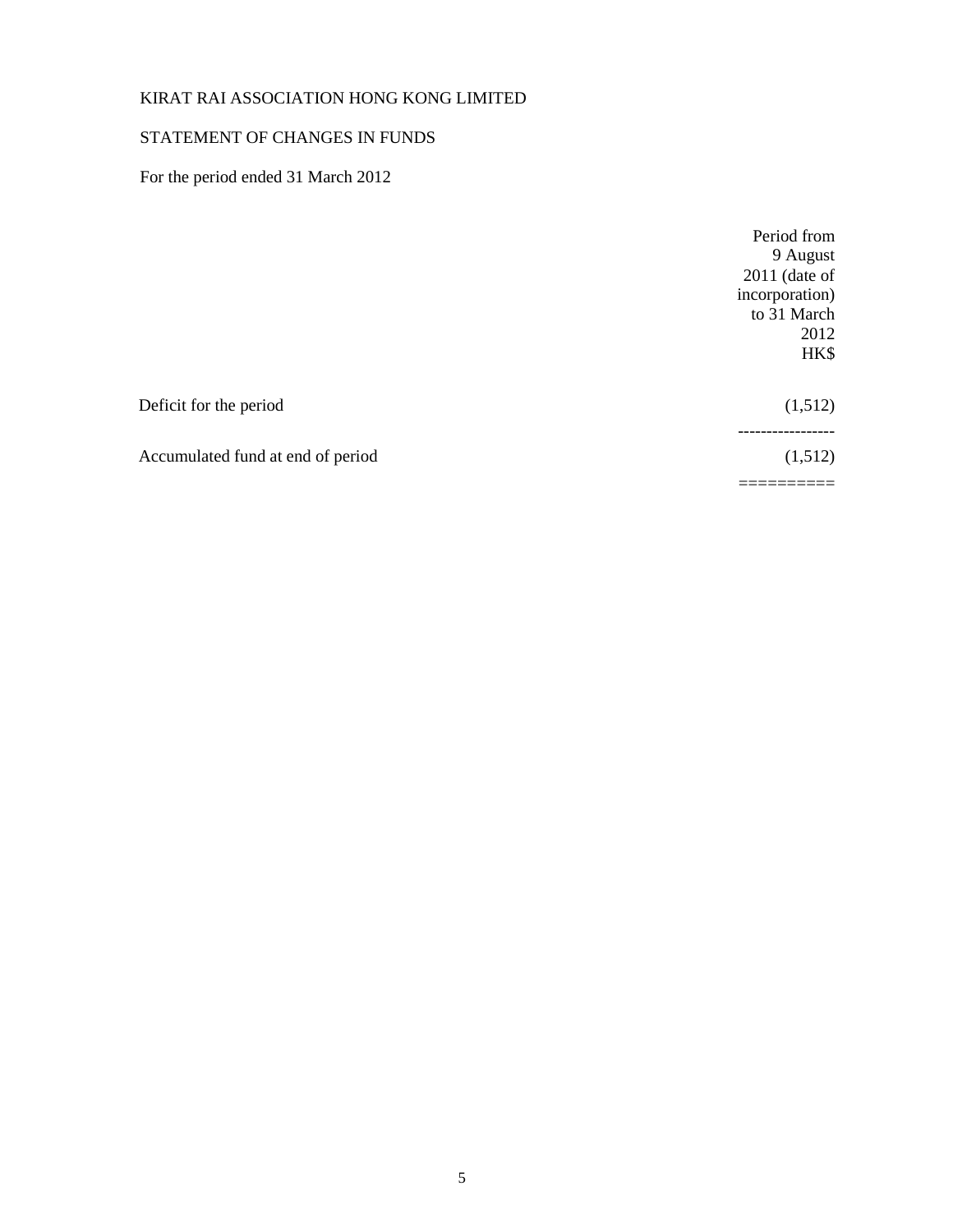# CASH FLOW STATEMENT

# For the period ended 31 March 2012

|                                                                                                   | Period from<br>9 August<br>$2011$ (date of |  |
|---------------------------------------------------------------------------------------------------|--------------------------------------------|--|
|                                                                                                   | incorporation)                             |  |
|                                                                                                   | to 31 March<br>2012                        |  |
|                                                                                                   | HK\$                                       |  |
| CASH FLOWS FROM OPERATING ACTIVITIES                                                              |                                            |  |
| Deficit for the period                                                                            | (1,512)                                    |  |
| <b>CHANGE IN WORKING CAPITAL</b>                                                                  |                                            |  |
| Increase in other payables                                                                        | 10,500                                     |  |
| Increase in accruals                                                                              | 3,500                                      |  |
| CASH GENERATED FROM OPERATING ACTIVITIES<br>AND NET INCREASE IN CASH & CASH<br><b>EQUIVALENTS</b> | 12,488                                     |  |
| Cash & cash equivalents at beginning of period                                                    |                                            |  |
| CASH & CASH EQUIVALENTS AT END OF PERIOD                                                          | 12,488                                     |  |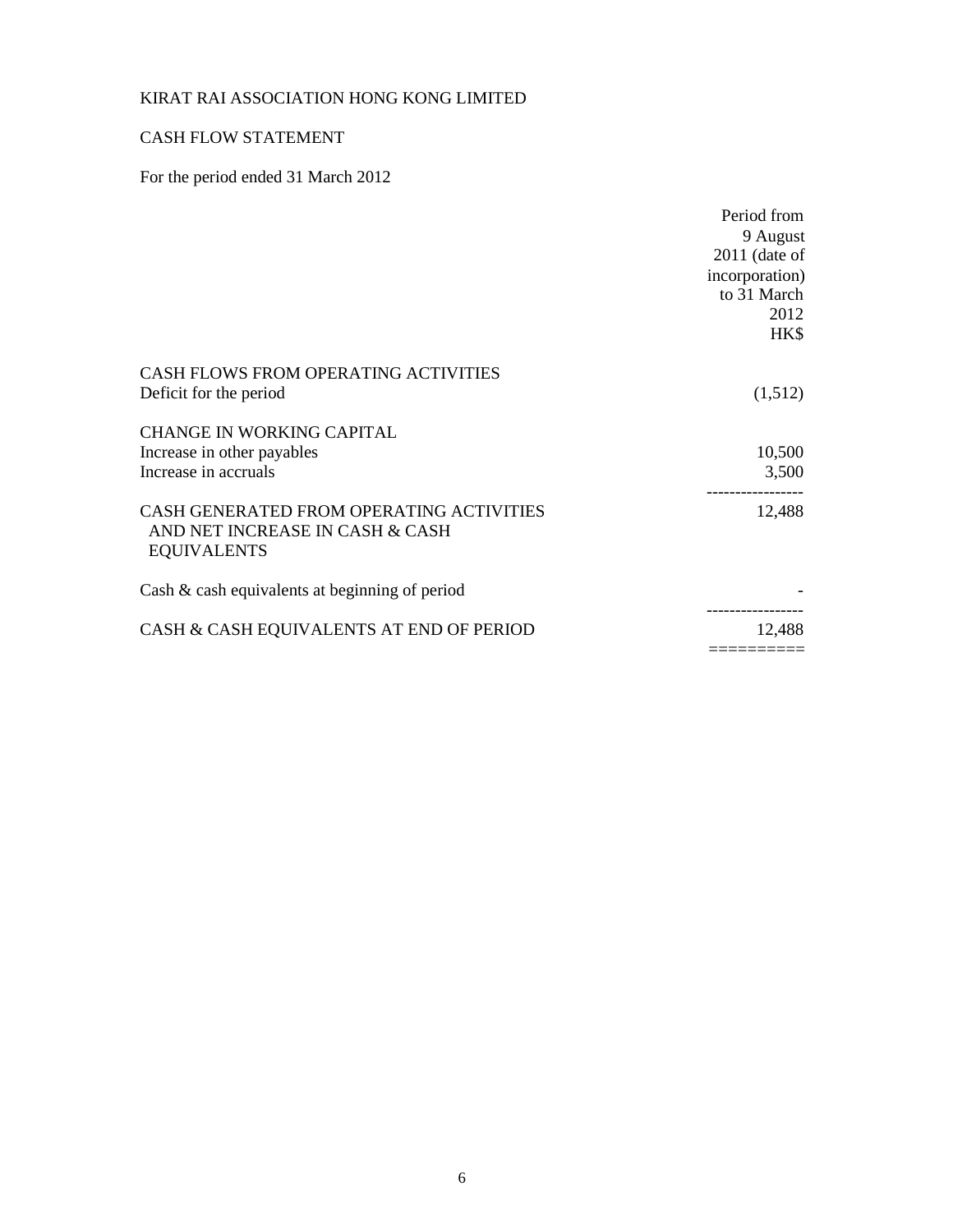## ACCOUNTING POLICIES AND EXPLANATORY NOTES TO FINANCIAL STATEMENTS

31 March 2012

## CORPORATE INFORMATION

KIRAT RAI ASSOCIATION HONG KONG LIMITED (the "Association") is a limited company incorporated in Hong Kong under the Hong Kong Companies Ordinance as a company limited by guarantee and not having a share capital. It is engaged to maintain social integrity, acquire equality and justice by protecting, preserving and promoting distinct social and cultural identity and linguistic diversity of Kirat Rai.

Under the provisions of the Association's Memorandum and Articles of Association, every member shall, in the event of the Association being wound up, contribute such amount as may be required to meet the liabilities of the Association but not exceeding HK\$ 100 each.

### 1.1 BASIS OF PRESENTATION

### Basis of preparation of financial statements

These financial statements have been prepared in accordance with the Hong Kong Financial Reporting Standards (HKFRSs) (which also include all Hong Kong Financial Reporting Standards, Hong Kong Accounting Standards (HKASs") and Interpretations) issued by the Hong Kong Institute of Certified Public Accountants ("HKICPA"), accounting principles generally accepted in Hong Kong and the predecessor Hong Kong Companies Ordinance (Cap. 32). The financial statements have been prepared under the historical cost convention.

#### 1.2 CHANGES IN ACCOUNTING POLICY AND DISCLOSURES

The Association has adopted the following new and revised HKFESs for the first time for the current period's financial statements.

| <b>HKFRS 1 Amendment</b>        | Amendment to HKFRS 1 First-time Adoption of     |
|---------------------------------|-------------------------------------------------|
|                                 | Hong Kong Financial Reporting Standards         |
|                                 | - Limited Exemption from Comparative HKFRS 7    |
|                                 | Disclosures for First-time Adopters             |
| HKAS 24 (Revised)               | <b>Related Party Disclosures</b>                |
| $HK(IFRIC) - Int 14$ Amendments | Amendments to HK(IFRIC) – Int 14 Prepayments of |
|                                 | a Minimum Funding Requirement                   |
| $HK(IFRIC) - Int 19$            | Extinguishing Financial Liabilities with Equity |
|                                 | Instruments                                     |
| Improvements to HKFRSs 2010     | Amendments to a number of HKFRSs issued in      |
|                                 | May 2010                                        |
|                                 |                                                 |

The adoption of the new and revised HKFRSs has had no significant financial effect on these financial statements.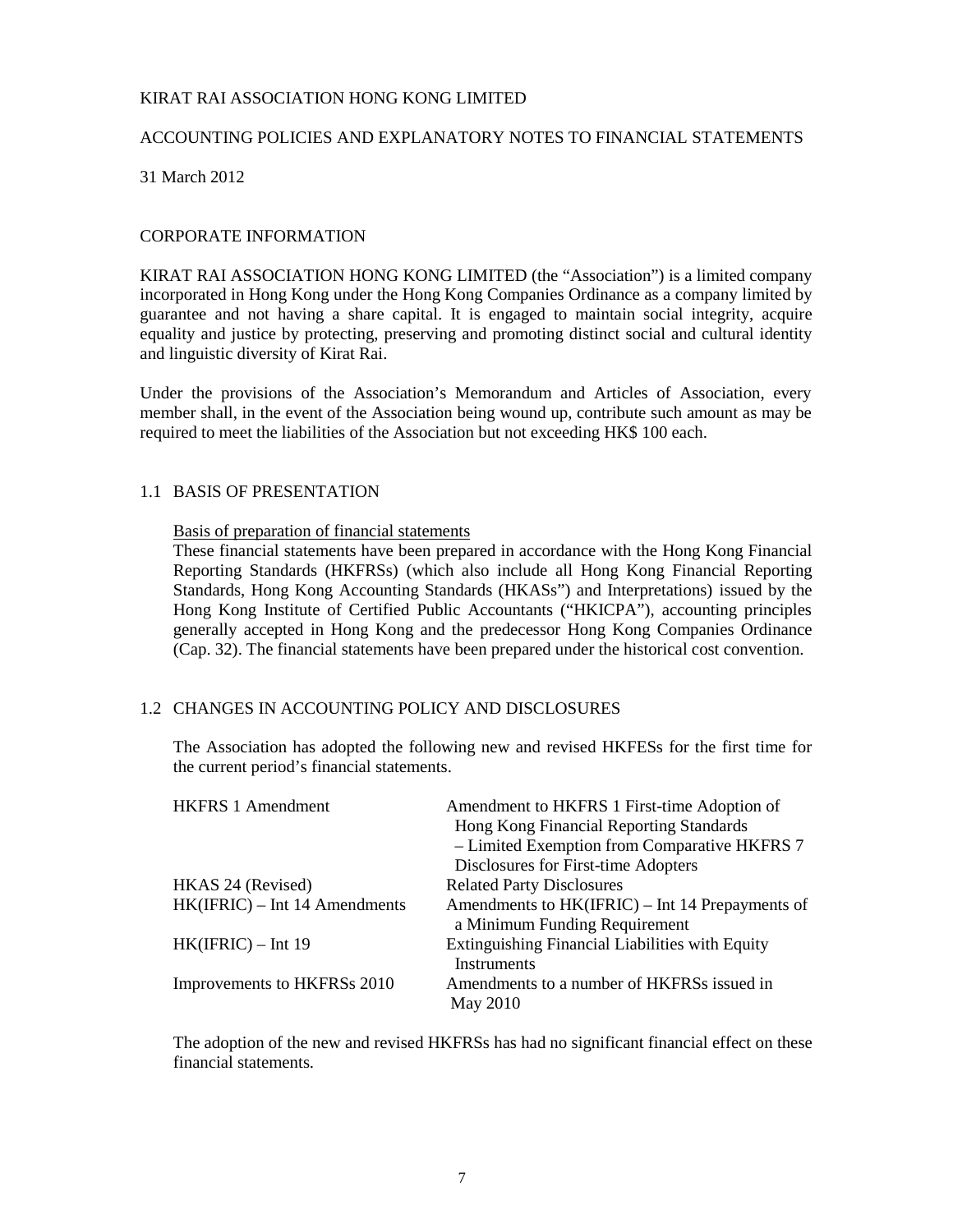### ACCOUNTING POLICIES AND EXPLANATORY NOTES TO FINANCIAL STATEMENTS

#### 31 March 2012

### 1.3 SUMMARY OF SIGNIFICANT ACCOUNTING POLICIES

#### Revenue recognition

Revenue is recognized on the basis of cash received and receivable from membership fee, donation and other contribution.

#### Impairment of assets

Assets that have an indefinite useful life are not subject to amortization, which are at least tested annually for impairment and are reviewed for impairment whenever events or changes in circumstances indicate that the carrying amount may not be recoverable. Assets that are subject to amortisation are reviewed for impairment whenever events or changes in circumstances indicate that the carrying amount may not be recoverable. An impairment loss is recognized for the amount by which the asset's carrying amount exceeds its recoverable amount. The recoverable amount is the higher of an asset's fair value less costs to sell and value in use. For the purposes of assessing impairment, assets are grouped at the lowest levels for which there are separately identifiable cash flows (cash-generating units).

#### Operating leases

Leases where substantially all the rewards and risks of ownership of assets remain with the lessor are accounted for as operating leases. Rentals applicable to such leases are dealt with in the income and expenditure account over the terms of the lease.

#### Cash and cash equivalents

Cash comprises cash on hand and at bank and demand deposits with bank. Cash equivalents are short-term, highly liquid investments that are readily convertible to known amounts of cash and which are subject to an insignificant risk of changes in value.

#### Income tax

The Association is exempted from Hong Kong profits tax under the provision of Section 88 of the Hong Kong Inland Revenue Ordinance.

### 1.4. SIGNIFICANT ACCOUNTING JUDGEMENTS AND ESTIMATES

The preparation of financial statements in conformity with HKFRSs requires management to make judgements, estimates and assumptions that affect the application of policies and reported amounts of assets, liabilities, income and expenditure. The estimates and associated assumptions are based on historical experience and various other factors that are believed to be reasonable under the circumstances, the results of which form the basis of making the judgements about carrying values of assets and liabilities that are not readily apparent from other sources. Actual results may differ from these estimates.

The estimates and underlying assumptions are reviewed on an ongoing basis. Revisions to accounting estimates are recognized in the period in which the estimate is revised if the revision effects only that period, or in which the period of revision and future periods if the revision affects both current and future periods.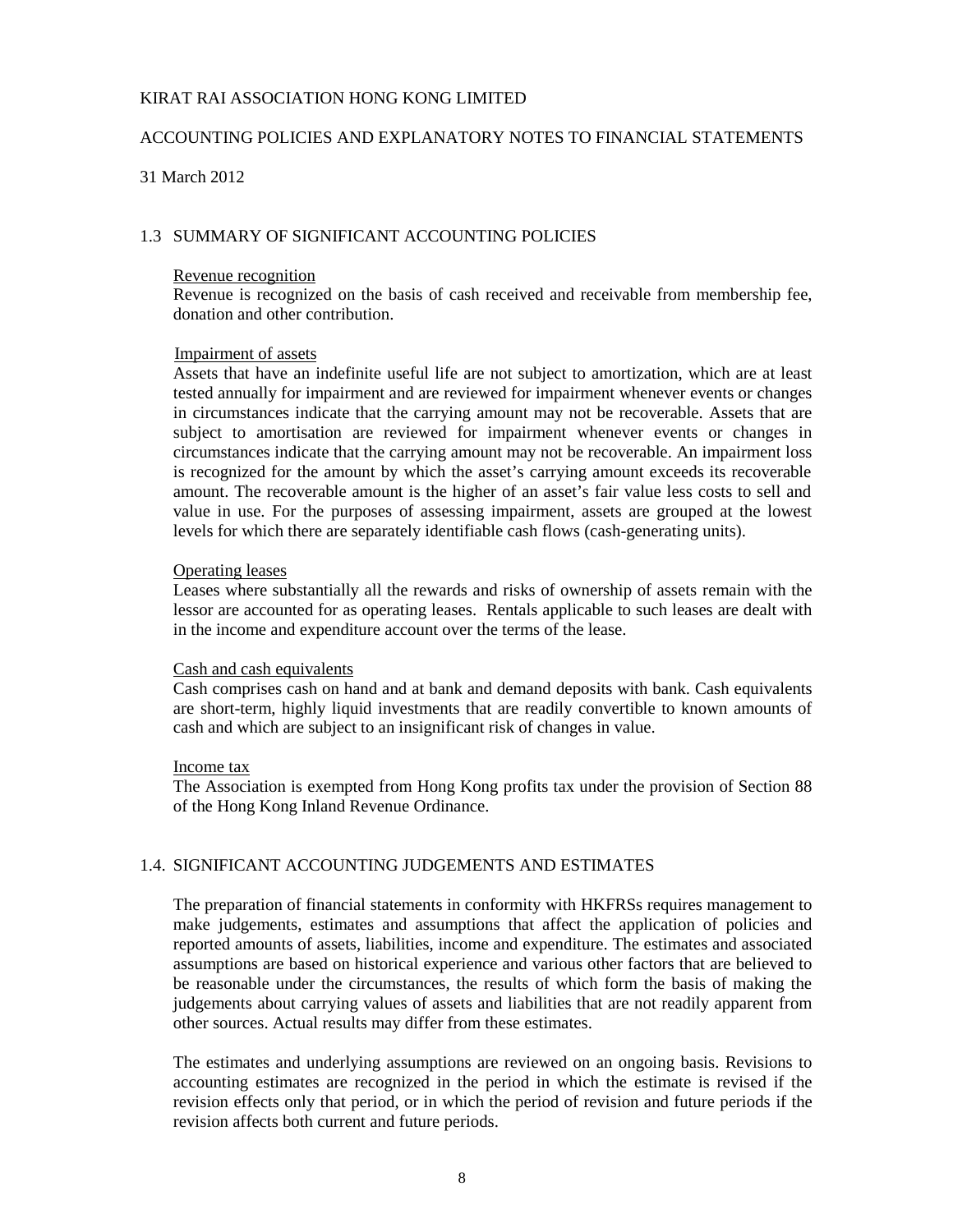# ACCOUNTING POLICIES AND EXPLANATORY NOTES TO FINANCIAL STATEMENTS

31 March 2012

## 2. ISSUED BUT NOT YET EFFECTIVE HONG KONG FINANCIAL REPORTING **STANDARDS**

The Association has not applied the following new and revised HKFRSs, that have been issued but are not yet effective, in these financial statements.

| Amendment to HKFRS 7 Financial Instruments:                |
|------------------------------------------------------------|
| Disclosures – Transfer of Financial Assets <sup>1</sup>    |
| Amendments to HKFRS 7 Financial Instruments:               |
| Disclosures - Offsetting Financial Assets                  |
| and Financial Liabilities <sup>3</sup>                     |
| Financial Instruments <sup>5</sup>                         |
| Fair Value Measurement <sup>3</sup>                        |
| Amendments to HKAS 1 Presentation of Financial             |
| Statements – Presentation of Items of Other                |
| Comprehensive Income <sup>2</sup>                          |
| Employee Benefits <sup>3</sup>                             |
| Amendments to HKAS 32 Financial Instruments:               |
| Presentation - Offsetting Financial Assets                 |
| and Financial Liabilities <sup>4</sup>                     |
| Annual Improvements to HKFRSs 2009-2011 Cycle <sup>3</sup> |
|                                                            |

1 Effective for annual periods beginning on or after 1 July 2011

2 Effective for annual periods beginning on or after 1 July 2012

3 Effective for annual periods beginning on or after 1 January 2013

4 Effective for annual periods beginning on or after 1 January 2014<br>5 Effective for annual periods beginning on or after 1 January 2015

5 Effective for annual periods beginning on or after 1 January 2015

### 3. DEFICIT FOR THE PERIOD

Deficit for the period is arrived at after charging:

|                        | 2012<br>HK\$     |  |
|------------------------|------------------|--|
| Auditor's remuneration | 2,000<br>_______ |  |

# 4. TAXATION

The Association is exempt from payment of tax by virtue of Section 88 of the Inland Revenue Ordinance.